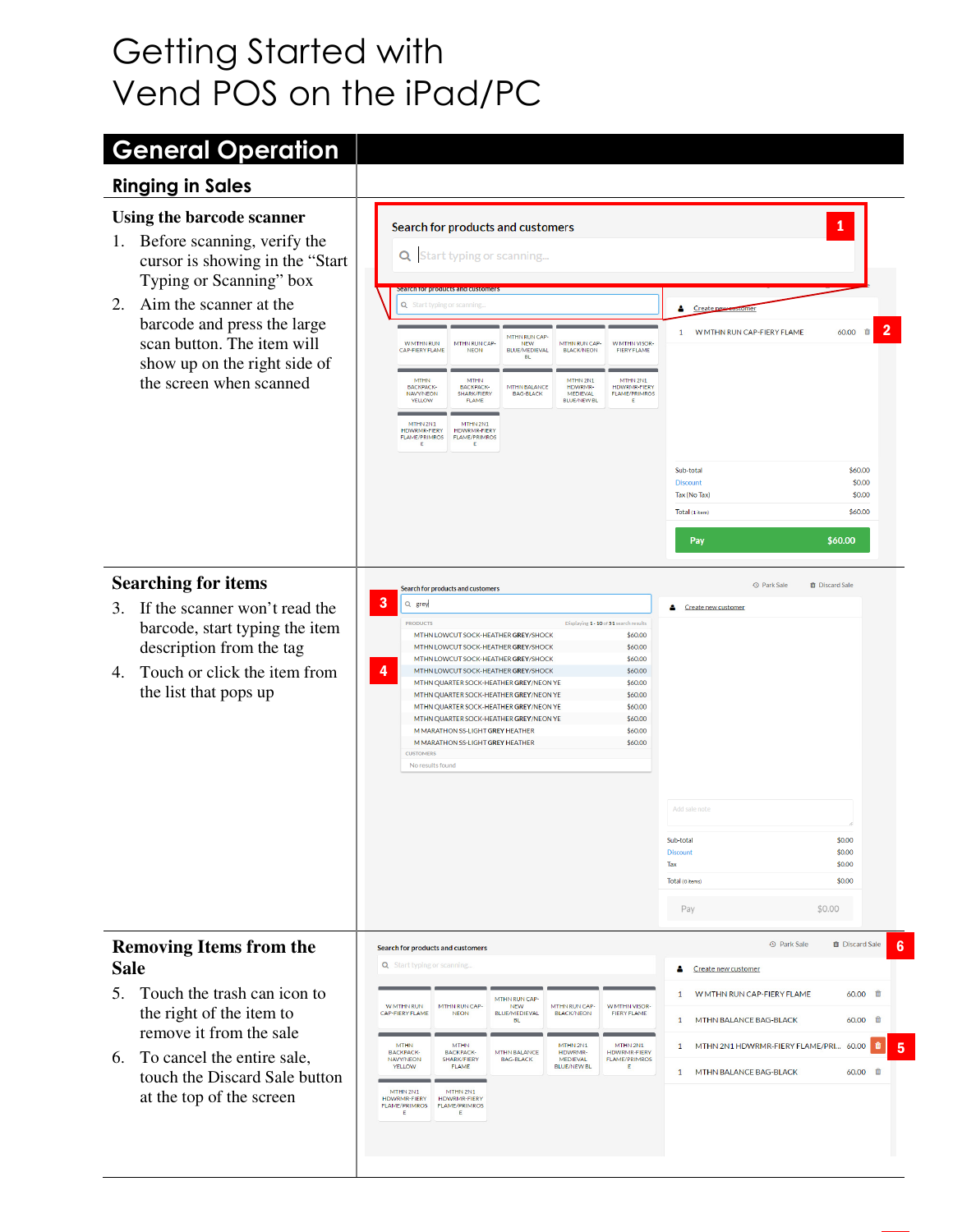#### **Finishing the Sale**

- 1. Touch the green Pay button at the bottom of the screen
- 2. If the customer is paying cash, enter the amount they are giving you in the box at the top of the screen
- 3. Press the Cash button
- 4. If they are paying with a card, press Credit – Vantiv Integrated
- 5. Insert the card into the reader and follow the prompts on the terminal
- 6. After authorization is complete and the customer has signed or you have pressed cash, press the Done to complete the sale and print the receipt

Balance

|                                                                                                                    | 1                                           | Sub-total<br><b>Discount</b><br>Tax (NYC Tax)<br>Total (4 items)<br>Pay | \$240.00<br>\$0.00<br>\$10.65<br>\$250.65<br>\$250.65 |
|--------------------------------------------------------------------------------------------------------------------|---------------------------------------------|-------------------------------------------------------------------------|-------------------------------------------------------|
| Sale Summary<br>4 item(s)<br>$\mathbf{1}$<br>W MTHN RUN CAP-FIERY FLA                                              | Pay<br>3<br>60.00                           | $\overline{2}$                                                          | 260.00                                                |
| $\mathbf{1}$<br>MTHN BALANCE BAG-BLACK<br>1<br>MTHN 2N1 HDWRMR-FIERY F<br>MTHN BALANCE BAG-BLACK<br>1<br>Sub-total | 60.00<br>60.00<br>60.00<br>Cash<br>\$240.00 | <b>Credit - Vantiv</b><br>Integrated                                    | <b>Offline EFT</b>                                    |
| Total Tax (NYC Tax)<br>Total                                                                                       | \$10.65<br>\$250.65<br>Customer             | 4                                                                       |                                                       |
| \$250.65<br><b>Balance</b>                                                                                         | Layby                                       | Add a customer to process this sale using the following:<br>On Account  |                                                       |
| Sale Summary<br>3 item(s)<br>W MARATHON TIGHT-BLACK<br>$\mathbf{1}$                                                | 60.00                                       | O Payment complete!                                                     |                                                       |
| MTHN BACKPACK-SHARK/FIE<br>1<br>MTHN LOWCUT SOCK-HEATH<br>1                                                        | 60.00<br>60.00                              | Issue change of \$15.00                                                 |                                                       |
| Sub-total<br>Total Tax (NYC Tax)                                                                                   | \$180.00<br>\$5.33                          | Print Receipt<br>Gift Receipt                                           |                                                       |
| Total                                                                                                              | \$185.33                                    |                                                                         |                                                       |
| Payment (Cash rounding)<br>Payment (Cash)                                                                          | \$0.33<br>\$200.00                          |                                                                         |                                                       |
| Change                                                                                                             | \$15.00                                     | Done (ESC)                                                              | 6                                                     |

## **Discounts**

#### **Adding a Discount**

Discounts are given to certain customers based on their identification or credentials. The three types of customers are:

> **Roadrunner Club Asics Employee VIP**

To add a discount to an order, follow these instructions.

- 1. From the Pay screen, touch Add a Customer
- 2. Type in the search box the corresponding customer type from the list above
- 3. Select the customer type from the list below the search box



 $$0.00$